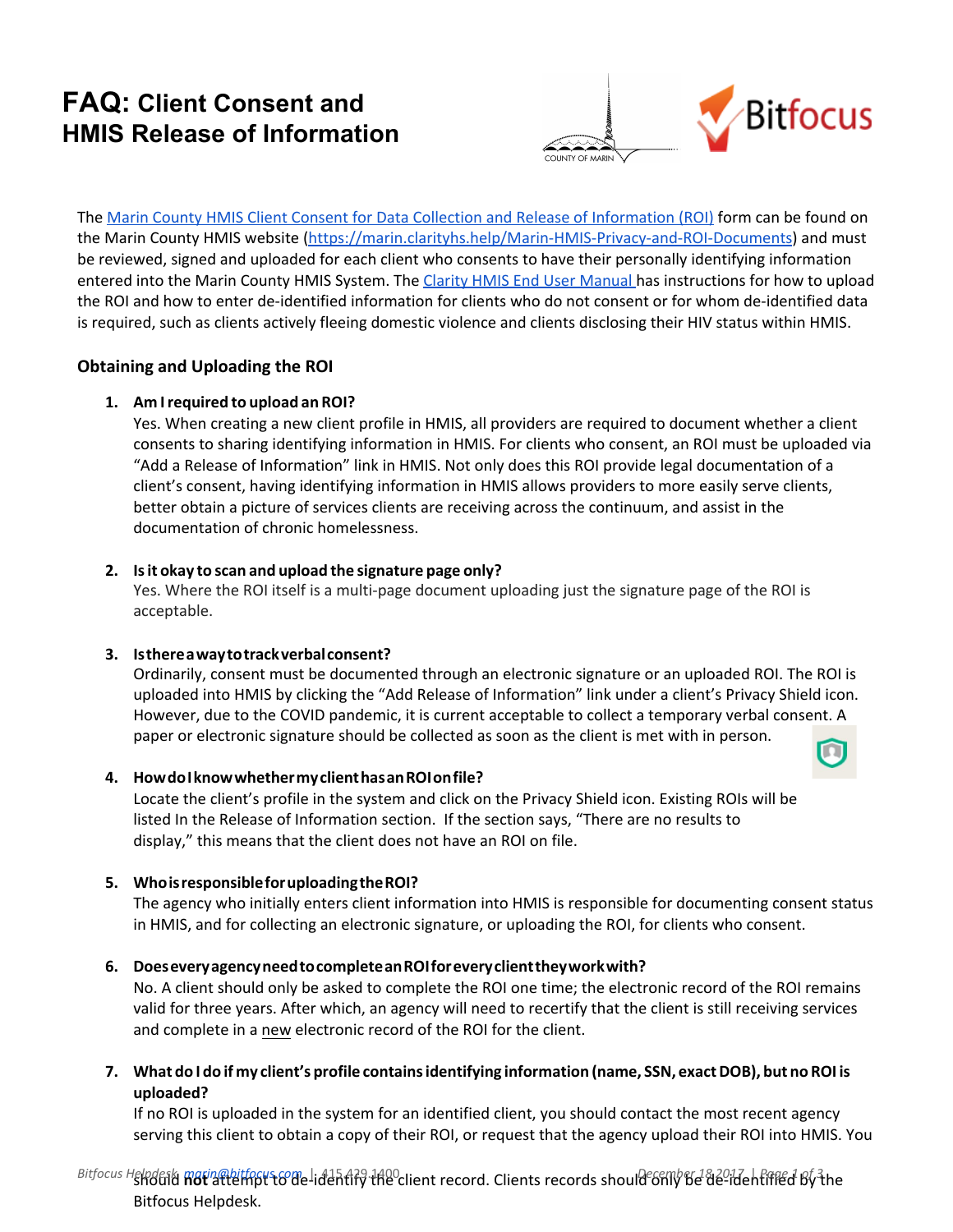# **FAQ: Client Consent and HMIS Release of Information**



## **Families and ROI**

#### **8. Does every member of a household need to complete a separate ROI?**

Yes. Each household member must sign an individual ROI. Parents can sign for children under 18. Each ROI should be uploaded under the individual family member's Privacy Shield.

#### **9. Can a client sign the ROI for their spouse?**

No. A client may only sign the ROI for themselves and for their children who are under the age of 18.

#### **Veteran ROI**

#### **10. Do veterans need to complete a VA ROI?**

Veterans need to complete a VA ROI in order to be considered for certain housing programs for veterans. Ideally, the HMIS ROI and the VA ROI should be scanned and uploaded as one document under the client's Privacy Shield. If that's not possible, the HMIS ROI should be uploaded under the Privacy Shield and the VA ROI should be uploaded under the client's Files tab.

11. What if my client already has an HMIS ROI uploaded under their Privacy Shield but now I have a signed **VA ROI to add?**

Since only one ROI can be uploaded under the Privacy Shield, the VA ROI should be uploaded under the client's Files tab. Instructions for using the Files tab can be found via the online Marin HMIS Help [Center.](https://marin.clarityhs.help/hc/en-us)

#### **Non-Consenting Clients and Revoking Consent**

#### **12. What if my client refuses to sign an HMIS ROI?**

- A. Sign and initial the bottom "For Agency Use Only" section.
- B. Maintain paper copy in secure filing system at your site.
- C. In the Clarity Shield section,  $\Box$  click "Private" for the client record this only works if you are creating a new client.
- D. **Do not** make program enrollments private (ONLY for TTW, Substance Use Treatment, HIV+/AIDS, or non-emergency medical care services programs.) This action is completed in the "Assigned Staff" section of an enrollment. Consult with your Agency HMIS Lead to confirm the program enrollment for the client is to be made private.
- E. **Do not** check the "Private" options for Referrals and VISPDAT Assessments.
- F. If you notice a client has multiple permissions (listing as both a "yes" and a "no" for ROI permissions), use the most current dated permission and notify your Agency Lead.

#### **13. When do providers need to sign the ROI?**

A provider only needs to sign the ROI when a participant is non-consenting. The ROI for a non-consenting client is not uploaded into the system but instead kept on file at your agency.